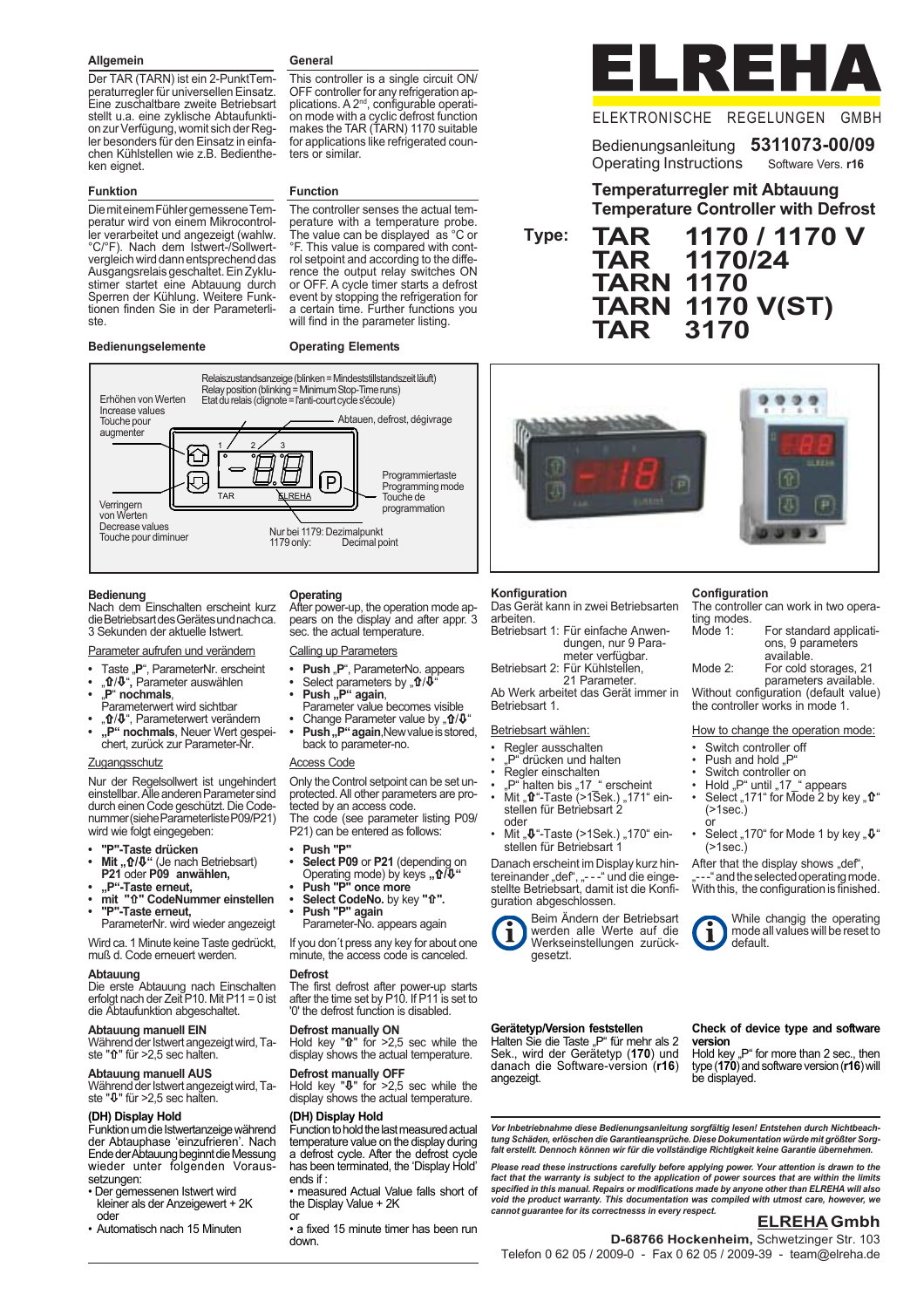#### **Parameter und deren Bedeutung**



Die mit " \* " gekennzeichneten Parameter können ohne Code verstellt werden. Die Defaultwerte enthält der Regler bei der Auslieferung.

#### **Parameter Explanation**



The marked " **\*** " parameters can be set without access code. Default values are set by the manufacturer.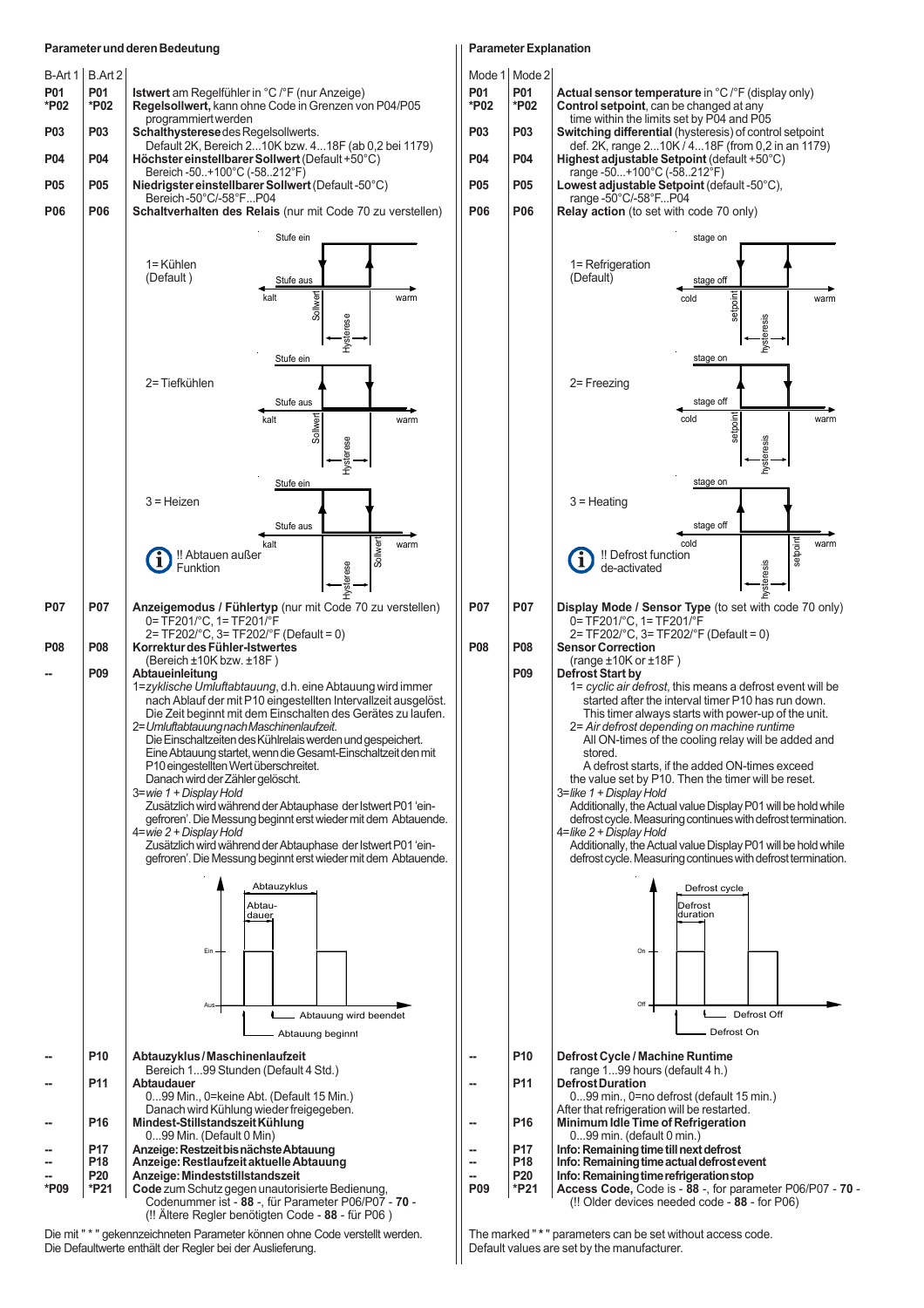

• Der elektrische Anschluß und die Inbetriebnahme muß durch eine Elektrofachkraft durchgeführt werden.

• Die einschlägigen örtlichen Sicherheitsvorschriften sind zu beachten.

• Anschlußwerte gemäß Typenschild beachten.

Die Fühlerleitungen müssen bei Verlängerung abgeschirmt sein (Geflecht/Folie) und dürfen nicht parallel zu netzspannungsführenden Leitungen verlegt werden, um induktive Störungen zu vermeiden. Die Abschirmung ist einseitig zu erden.

Der Querschnitt der Fühlerkabel ist auch bei Verlängerung unkritisch, Querschnitte ab 0,5 sind ausreichend. Nach Einschalten des Reglers zeigt das Display den gemessenen Istwert.

Nachdem Sie wie beschrieben die Codenummer eingegeben haben, können Sie die Grundeinstellung des Reglers festlegen:

- Betriebsart festlegen (Konfiguration, siehe Seite 1)
- Relaisschaltverhalten mit P06 (Achtung, Code 70 notwendig)
- Anzeige/Fühlertyp mit P07.
- Sollte der Istwert abweichen (Fühlerplazierung, Verfälschung durch Leitungslänge etc.), kann bei Parameter "P08" die Anzeige korrigiert werden.
- Sollwertbereich (nach Bedarf) mit P04/P05

Danach können die gewünschten Sollwerte festgelegt werden. Informationen über laufende Verzögerungszeit liefern die Parameter P17 bis P20.

#### **Fehleranzeigen**

Display blinkt -> Anzeige -60 = Fühlerkurzschluß Display blinkt -> Anzeige 110 = Fühlerbruch Bei Fühlerbruch bzw. Fühlerkurzschluß (oder außerhalb des Anzeigebereiches) wird die Kühlung nach 1 Minute ausgeschaltet .

#### **Technische Daten**

| Betriebsspannung       |                                                |
|------------------------|------------------------------------------------|
|                        | TAR 1170 (V)  12V AC/DC (12-18VDC)             |
| TAR 1170/24  24V AC/DC |                                                |
|                        | TARN 1170  230VAC / 50-60 Hz                   |
|                        | TAR 3170  230VAC / 50-60 Hz                    |
|                        |                                                |
| Relais-Schaltleistung  |                                                |
|                        | TAR 1170  8A cos phi=1, 3A induktiv / 250V~    |
|                        | TAR 1170/24  8A cos phi=1, 3A induktiv / 250V~ |
|                        | TARN 1170  8A cos phi=1, 3A induktiv / 250V~   |
|                        | TAR 3170  8A cos phi=1, 3A induktiv / 250V~    |
|                        | TAR 1170V  12A Nennstrom, 250V~                |
|                        | TARN 1170V  12A Nennstrom, 250V~               |
|                        |                                                |
|                        |                                                |

| TARN 1170 VST  steckbare Schraubklemmen 2.5mm <sup>2</sup> |
|------------------------------------------------------------|
|                                                            |

#### **Temperaturfühler, Sensors, Sondes**

| Temperature |                   | I-20℃ I-10℃ I0℃ |      |      |      |      |  |
|-------------|-------------------|-----------------|------|------|------|------|--|
| l TF 201    | 1366              | 1493            | 1628 | 1771 | 1922 | 2000 |  |
| l TF 202    | 677               | 740             | 807  | 877  | 951  | 990  |  |
|             | Resistance (Ohms) |                 |      |      |      |      |  |

#### **Installation**



Precautions !

- Electrical installation and putting into service must be done from authorized personnel.
- Please note the local safety instructions !
- Please note the maximum ratings !

If you have to lengthen the sensor cables, use a shielded type with one end of the shield connected to ground. This minimizes the effect of irregular switching events caused by electromagnetic interference.

The sensor leads may be up to hundred meters long. Any wire size from 0.5 sqmm up can be used. After the power has been switched on, the controller will display the actual sensor temperature.

After programming the access code, you can set the basic adjustments according to the application.

- Operating Mode (Configuration, see page 1)
- Set relay action with P06 (Attention, Code 70 necessary)
- Set display mode / sensor type with P07.
- If the displayed value of sensor temperature shows any offset from the actual value, you can use parameter "P08" to correct it.
- Preset setpoint range by P04/P05 if necessary.

Now the desired control setpoints can be entered. Informations about running timers you will find at P17-P20.

#### **Failure Display**

Display flashing -> value -60 = sensor short

Display flashing -> value 110 = sensor broken

If the controller detects a broken or shorted sensor, (or temp. is not within the Display Range) cooling will be switched off after 1 minute.

### **Technical Data**

| Supply Voltage              |                                      |                                                             |
|-----------------------------|--------------------------------------|-------------------------------------------------------------|
|                             |                                      | TAR 1170 (V)  12V AC/DC (12-18VDC)                          |
|                             | TAR 1170/24 24V AC/DC                |                                                             |
|                             |                                      | TARN 1170  230VAC / 50-60 Hz                                |
|                             | TARN 21170  110VAC / 60 Hz           |                                                             |
|                             |                                      | TAR 3170  230VAC / 50-60 Hz                                 |
|                             | TAR 23170  110VAC / 60 Hz            |                                                             |
|                             |                                      |                                                             |
| <b>Relay Contact Rating</b> |                                      |                                                             |
|                             |                                      | TAR 1170  8A cos phi=1, 3A ind. / 250V~                     |
|                             |                                      | TAR 1170/24  8A cos phi=1, 3A ind. / 250V~                  |
|                             |                                      | TARN 1170  8A cos phi=1, 3A ind. / 250V~                    |
|                             |                                      | TAR 3170  8A cos phi=1, 3A induktiv / 250V~                 |
|                             | TAR 1170V  12A res., 250V~           |                                                             |
|                             | TARN 1170V  12A res., 250V~          |                                                             |
|                             | TARN 1170VST  12A res., 250V~        |                                                             |
|                             | TARN 21170V  12A res., 250V~         |                                                             |
|                             |                                      | Temp. Range  working  -10+55°C (14131°F)                    |
|                             |                                      | storage  -20+60°C (-4140°F)                                 |
|                             |                                      |                                                             |
|                             |                                      |                                                             |
|                             |                                      |                                                             |
|                             |                                      |                                                             |
|                             |                                      |                                                             |
|                             | Relay position indicator  1,2 mm red |                                                             |
|                             |                                      |                                                             |
|                             |                                      | TARN 1170 VST  pluggable screw terminals 2,5mm <sup>2</sup> |
|                             |                                      |                                                             |



| <b>EG-Statement of Conformity</b>                                                                                                                                                                                                                                                                                                                                                                                                                                                                        |            |                                      |  |
|----------------------------------------------------------------------------------------------------------------------------------------------------------------------------------------------------------------------------------------------------------------------------------------------------------------------------------------------------------------------------------------------------------------------------------------------------------------------------------------------------------|------------|--------------------------------------|--|
| We state the following: When operated in accordance with the technical manual, the criteria have been met that are outlined in the quidelines of the council for alignment<br>of statutory orders of the member states on electro-magnetic consistency. (89/336/EWG) This declaration is valid for those products covered by the technical manual<br>which itself is part of the declaration. Following standards were consulted for the confirmity testing with regard to electromagnetic consistency : |            |                                      |  |
| IEC 1000-4-1, IEC 1000-4-2, IEC 1000-4-3*, IEC 1000-4-4, IEC 1000-4-5, EN 55011 B, EN 50081, part 1 and 2;<br>EN 50082, part 1 and 2, EN 61000-4-6, EN 61000-4-11                                                                                                                                                                                                                                                                                                                                        |            |                                      |  |
| This statement is made from the manufacturer / importer by:                                                                                                                                                                                                                                                                                                                                                                                                                                              |            |                                      |  |
| <b>ELREHA Elektronische Regelungen GmbH</b><br>68766 Hockenheim                                                                                                                                                                                                                                                                                                                                                                                                                                          |            | Klaus Birkner, QL / Leiter EMV-Labor |  |
| Hockenheim                                                                                                                                                                                                                                                                                                                                                                                                                                                                                               | 12.10.2000 |                                      |  |
| (city)                                                                                                                                                                                                                                                                                                                                                                                                                                                                                                   | (date)     | (sign)                               |  |
| *The conformity with IEC 1000-4-3 is derived from the IEC 1000-4-2 and IEC 1000-4-4 test results. The correlation with IEC 1000-4-3 is based on test results which are located on<br>site at the manufacturer.                                                                                                                                                                                                                                                                                           |            |                                      |  |